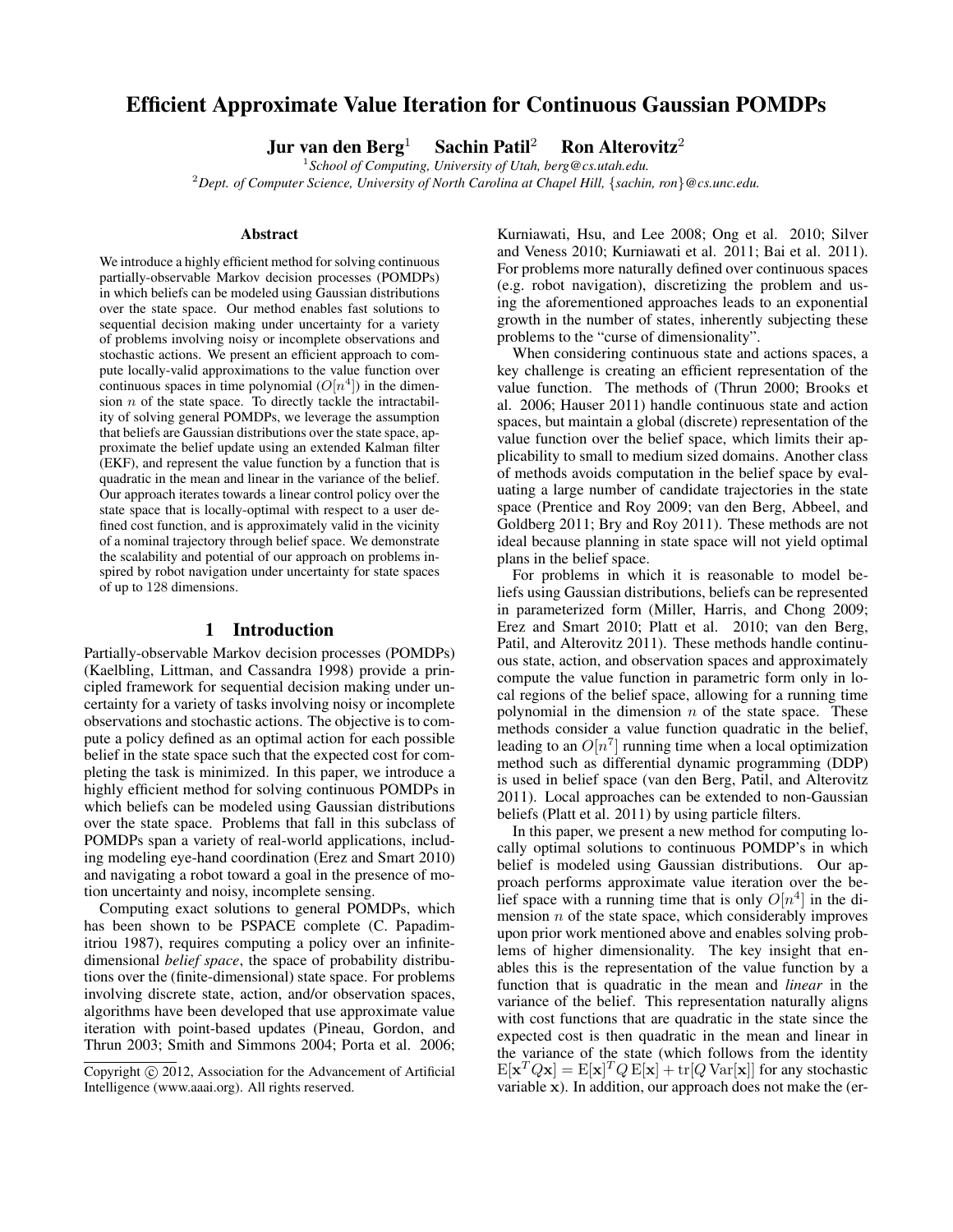roneous) assumption that *maximum-likelihood observations* are received (which previous approaches do to obtain deterministic belief dynamics) and accounts for *stochastic* belief dynamics in the value iteration, resulting in more accurate solutions to continuous POMDPs. In addition, our approach handles hard constraints, e.g. obstacles in the environment.

We demonstrate the scalability and potential of our approach on problems with state spaces of up to 128 dimensions, and on a problem inspired by robotics involving a non-holonomic car-like robot navigating among obstacles.

# 2 Preliminaries and Definitions

We begin by defining POMDPs in their most general formulation. Then, we specifically state the instance of the problem we discuss in this paper.

#### General POMDPs

Let  $X$  be the space of all possible states x of the agent,  $U$  be the space of all possible control inputs u of the agent, and  $\mathbb Z$ be the space of all possible sensor measurements z the agent may receive. The *belief*  $X_t$  is defined as the distribution of the state  $x_t$  at stage t given all past control inputs and sensor measurements. Let  $\mathbb B$  denote the space of all possible beliefs. Given a control input  $\mathbf{u}_t$  and a measurement  $\mathbf{z}_{t+1}$ , the belief is propagated using a *Bayesian filter*, which defines the *belief dynamics* written as a function  $\beta : \mathbb{B} \times \mathbb{U} \times \mathbb{Z} \rightarrow \mathbb{B}$ :

$$
\mathcal{X}_{t+1} = \beta[\mathcal{X}_t, \mathbf{u}_t, \mathbf{z}_{t+1}]. \tag{1}
$$

Now, the challenge of the POMDP problem is to find a control policy  $\pi_t : \mathbb{B} \to \mathbb{U}$  for all  $0 \le t < \ell$ , where  $\ell$  is the time horizon, such that selecting the controls  $\mathbf{u}_t = \pi_t[\mathcal{X}_t]$ minimizes the objective function:

$$
\mathbf{E}_{\mathbf{z}_1,\ldots,\mathbf{z}_\ell}[c_\ell[\mathcal{X}_\ell] + \sum_{t=0}^{\ell-1} c_t[\mathcal{X}_t,\mathbf{u}_t]],\tag{2}
$$

for given immediate cost functions  $c_\ell : \mathbb{B} \to \mathbb{R}$  and  $c_t$  :  $\mathbb{B} \times \mathbb{U} \to \mathbb{R}$ . The expectation is taken given the stochastic nature of the measurements.

A general solution approach uses *value iteration* (Thrun, Burgard, and Fox 2005), a backward recursion procedure, to find the control policy  $\pi_t$  for each stage t:

$$
v_{\ell}[\mathcal{X}] = c_{\ell}[\mathcal{X}],\tag{3}
$$

$$
v_t[\mathcal{X}] = \min_{\mathbf{u}} (c_t[\mathcal{X}, \mathbf{u}] + \mathop{\mathbf{E}}_{\mathbf{z}} [v_{t+1}[\beta[\mathcal{X}, \mathbf{u}, \mathbf{z}]]]), \quad (4)
$$

where  $v_t : \mathbb{B} \to \mathbb{R}$  is called the value function for stage t. The control policy  $\pi_t[\mathcal{X}]$  for stage t is defined by the minimizing control input u in Eq. (4). Computing this control policy in practice is challenging, because in general the belief space  $\mathbb B$  is infinite-dimensional and the value function cannot be expressed in parametric form.

## Problem Definition

We will consider POMDPs in which the state, action, and observation spaces are continuous and the belief  $\mathcal{X}_t$  =  $\mathcal{N}[\hat{\mathbf{x}}_t, \Sigma_t]$  is assumed to be a Gaussian distribution with mean  $\hat{\mathbf{x}}_t$  and variance  $\Sigma_t$ . Specifically, we assume that  $X = \mathbb{R}^n$ ,  $\mathbb{U} = \mathbb{R}^m$ , and  $\mathbb{Z} = \mathbb{R}^k$ , and that we are given a (non-linear) stochastic dynamics and observation model:

$$
\mathbf{x}_{t+1} = \mathbf{f}[\mathbf{x}_t, \mathbf{u}_t] + \mathbf{m}, \quad \mathbf{m} \sim \mathcal{N}[\mathbf{0}, M[\mathbf{x}_t, \mathbf{u}_t]], \quad (5)
$$

$$
\mathbf{z}_t = \mathbf{h}[\mathbf{x}_t] + \mathbf{n}, \qquad \qquad \mathbf{n} \sim \mathcal{N}[\mathbf{0}, N[\mathbf{x}_t]], \qquad \qquad (6)
$$

where m and n are the motion and sensor noise, respectively, drawn from independent Gaussian distributions with zero mean and state and control input dependent variance.

Similar to the general POMDP case, our objective is to find control policies  $\mathbf{u}_t = \pi_t[\hat{\mathbf{x}}_t, \Sigma_t]$  for all stages t that minimize the objective function of Eq. (2), for given immediate cost functions  $c_{\ell}[\hat{\mathbf{x}}, \Sigma]$  and  $c_t[\hat{\mathbf{x}}, \Sigma, \mathbf{u}]$ . In our case, we require in addition positive-(semi)definiteness for the Hessian matrices of the immediate cost functions for all  $0 \le t < \ell$ :

$$
\frac{\partial^2 c_{\ell}}{\partial \hat{\mathbf{x}} \partial \hat{\mathbf{x}}} \ge 0, \quad \frac{\partial^2 c_{t}}{\partial \mathbf{u} \partial \mathbf{u}} > 0, \quad \begin{bmatrix} \frac{\partial^2 c_{t}}{\partial \hat{\mathbf{x}}} & \frac{\partial^2 c_{t}}{\partial \hat{\mathbf{x}}} \\ \frac{\partial^2 c_{t}}{\partial \mathbf{u} \partial \hat{\mathbf{x}}} & \frac{\partial^2 c_{t}}{\partial \hat{\mathbf{x}}} \\ \frac{\partial^2 c_{t}}{\partial \mathbf{u} \partial \hat{\mathbf{x}}} & \frac{\partial^2 c_{t}}{\partial \mathbf{u} \partial \mathbf{u}} \end{bmatrix} \ge 0, \quad (7)
$$

Further, we assume that the initial belief  $\mathcal{N}[\hat{\mathbf{x}}_0, \Sigma_0]$  is given.

# 3 Approach

Our approach computes a locally optimal solution to the continuous, Gaussian POMDP problem as formulated above. In our approach the belief dynamics are approximated using an extended Kalman filter, and the value function is approximated by a function that is quadratic in the mean and linear in the variance of the belief, and that is locally valid in the vicinity of a nominal trajectory though the belief space. A belief-space variant of LQG (linearquadratic Gaussian) is used to perform value iteration, which results in linear control policies over the state space that are locally valid around the nominal trajectory. A locallyoptimal solution to the POMDP problem is then found by iteratively generating nominal trajectories through execution of the control policies, and repeating the process until convergence. We discuss each of these steps in this section, and analyze the running time of our algorithm.

#### Belief Dynamics and the Extended Kalman Filter

Given a current belief  $\mathcal{N}[\hat{\mathbf{x}}_t, \Sigma_t]$ , a control input  $\mathbf{u}_t$ , and a measurement  $z_{t+1}$ , the belief evolves using a *Bayesian filter*. We approximate the Bayesian filter by an *extended Kalman filter* (EKF), which is applicable to Gaussian beliefs. The EKF is widely used for state estimation of non-linear systems (Welch and Bishop 2006), and uses the first-order approximation that for any vector-valued function  $f[x]$  of a stochastic variable x we have:

$$
\mathbf{E}[\mathbf{f}[\mathbf{x}]] \approx \mathbf{f}[\mathbf{E}[\mathbf{x}]],
$$
  
Var $[\mathbf{f}[\mathbf{x}]] \approx \frac{\partial \mathbf{f}}{\partial \mathbf{x}}[\mathbf{E}[\mathbf{x}]] \cdot \text{Var}[\mathbf{x}] \cdot \frac{\partial \mathbf{f}}{\partial \mathbf{x}}[\mathbf{E}[\mathbf{x}]]^T.$  (8)

Given  $\hat{\mathbf{x}}_t$  and  $\Sigma_t$  that define the current belief, the EKF update equations are given by:

$$
\hat{\mathbf{x}}_{t+1} = \mathbf{f}[\hat{\mathbf{x}}_t, \mathbf{u}_t] + K_t(\mathbf{z}_{t+1} - \mathbf{h}[\mathbf{f}[\hat{\mathbf{x}}_t, \mathbf{u}_t]]), \qquad (9)
$$

$$
\Sigma_{t+1} = \Gamma_t - K_t H_t \Gamma_t,\tag{10}
$$

where

$$
\Gamma_t = A_t \Sigma_t A_t^T + M[\hat{\mathbf{x}}_t, \mathbf{u}_t],
$$
  
\n
$$
K_t = \Gamma_t H_t^T (H_t \Gamma_t H_t^T + N[\mathbf{f}[\hat{\mathbf{x}}_t, \mathbf{u}_t]])^{-1},
$$
  
\n
$$
A_t = \frac{\partial \mathbf{f}}{\partial \mathbf{x}} [\hat{\mathbf{x}}_t, \mathbf{u}_t], \quad H_t = \frac{\partial \mathbf{h}}{\partial \mathbf{x}} [\mathbf{f}[\hat{\mathbf{x}}_t, \mathbf{u}_t]].
$$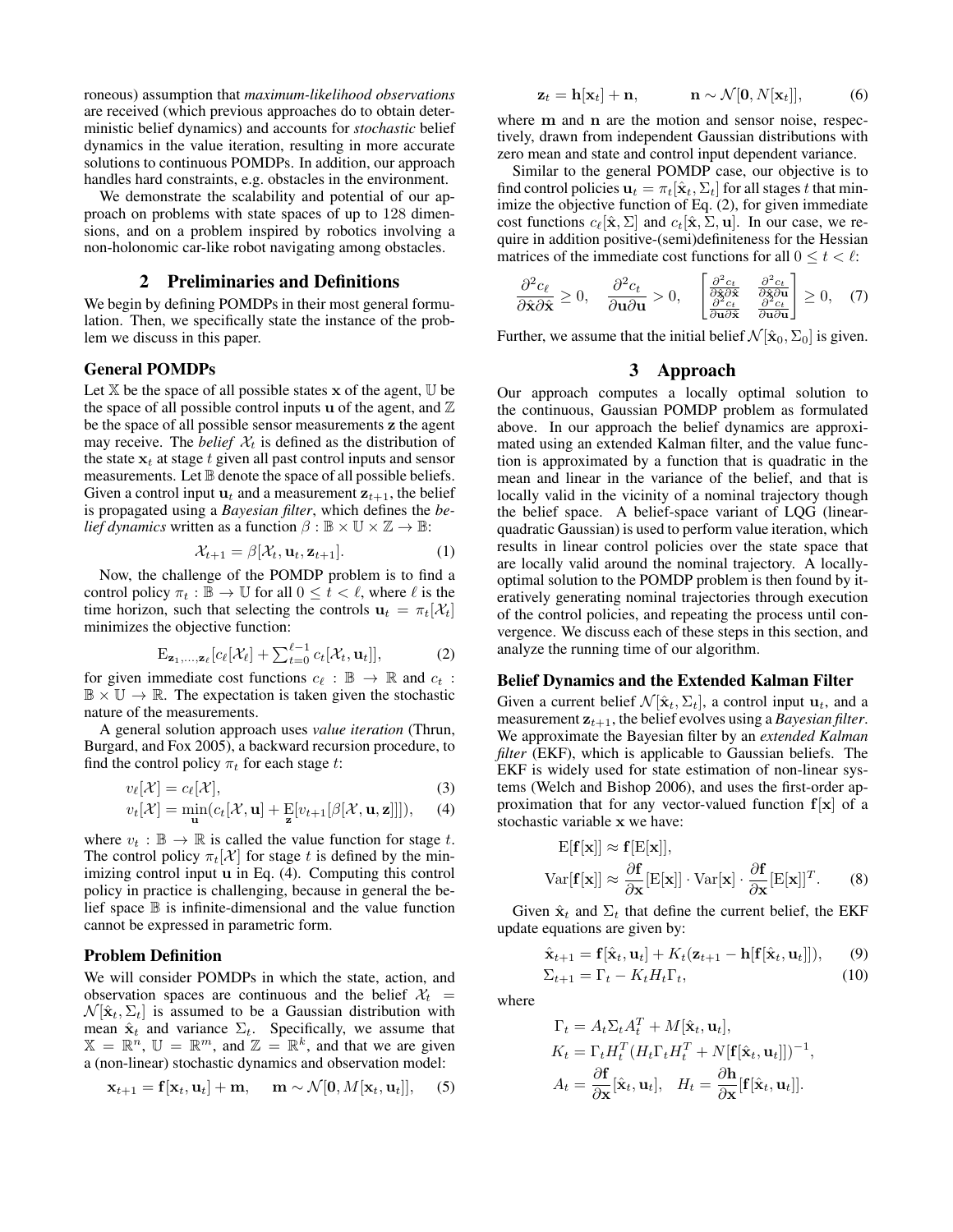Equations (9) and (10) define the (non-linear) belief dynamics. The second term of Eq. (9), called the *innovation* term, depends on the measurement  $z_{t+1}$ . Since the measurement is unknown in advance, the belief dynamics are *stochastic*. Using Eq. (6) and the assumptions of Eq. (8), the innovation term is distributed according to  $\mathcal{N}[\mathbf{0}, K_t H_t \Gamma_t]$ .

In summary, the stochastic belief dynamics are given by:

$$
\hat{\mathbf{x}}_{t+1} = \mathbf{f}[\hat{\mathbf{x}}_t, \mathbf{u}_t] + \mathbf{w}, \quad \mathbf{w} \sim \mathcal{N}[\mathbf{0}, W[\hat{\mathbf{x}}_t, \Sigma_t, \mathbf{u}_t]], \quad (11)
$$
  

$$
\Sigma_{t+1} = \Phi[\hat{\mathbf{x}}_t, \Sigma_t, \mathbf{u}_t], \quad (12)
$$

where:

$$
W[\hat{\mathbf{x}}_t, \Sigma_t, \mathbf{u}_t] = K_t H_t \Gamma_t, \quad \Phi[\hat{\mathbf{x}}_t, \Sigma_t, \mathbf{u}_t] = \Gamma_t - K_t H_t \Gamma_t.
$$

Note that in the deterministic part of the belief dynamics, the mean  $\hat{\mathbf{x}}_{t+1}$  is not a function of the variance  $\Sigma_t$ . Also, only the evolution of the mean in the belief dynamics is stochastic. These precise conditions allow us to maintain the invariant that the value function is quadratic in the mean, and linear in the variance, as we see below.

#### Value Iteration

We perform value iteration backward in time to find a locally optimal control policy. We use a belief-space variant of LQG for doing so, and approximate the value function  $v_t[\hat{\mathbf{x}}, \Sigma]$  as a function that is quadratic in the mean  $\hat{\mathbf{x}}$  and linear in the variance  $\Sigma$  of the belief, and is approximately valid around a given nominal trajectory in belief space. Let the nominal trajectory be given as a series of beliefs (means and variances) and control inputs  $(\bar{\mathbf{x}}_0, \bar{\Sigma}_0, \bar{\mathbf{u}}_0, \dots, \bar{\mathbf{x}}_\ell, \bar{\Sigma}_\ell, \bar{\mathbf{u}}_\ell)$ such that  $\bar{\mathbf{x}}_{t+1} = \mathbf{f}[\bar{\mathbf{x}}_t, \bar{\mathbf{u}}_t]$  and  $\bar{\Sigma}_{t+1} = \Phi[\bar{\mathbf{x}}_t, \bar{\Sigma}_t, \bar{\mathbf{u}}_t]$  for  $t \in 0...l - 1$  (we will discuss initialization and iterative convergence of the nominal trajectory to a locally optimal trajectory in the next subsection). The value function is then represented by a function of the following form:

$$
v_t[\hat{\mathbf{x}}, \Sigma] \approx s_t + \frac{1}{2}(\hat{\mathbf{x}} - \bar{\mathbf{x}}_t)^T S_t(\hat{\mathbf{x}} - \bar{\mathbf{x}}_t) + \mathbf{s}_t^T(\hat{\mathbf{x}} - \bar{\mathbf{x}}_t) + \mathbf{t}_t^T \operatorname{vec}[\Sigma - \bar{\Sigma}_t],
$$
(13)

with  $S_t \geq 0$ . The notation vec[X] refers to the vector formed by stacking the columns of the matrix  $X$ . The value function is of a similar form as the cost-to-go function of traditional LQG controllers, with the key difference that a linear term in the variance of the state is added.

For the final time  $t = \ell$ , the value function  $v_{\ell}$  (see Eq. (3)) is approximated by setting

$$
s_{\ell} = c_{\ell}[\bar{\mathbf{x}}_{\ell}, \bar{\Sigma}_{\ell}], \qquad S_{\ell} = \frac{\partial^2 c_{\ell}}{\partial \hat{\mathbf{x}} \partial \hat{\mathbf{x}}}[\bar{\mathbf{x}}_{\ell}, \bar{\Sigma}_{\ell}],
$$

$$
\mathbf{s}_{\ell}^T = \frac{\partial c_{\ell}}{\partial \hat{\mathbf{x}}}[\bar{\mathbf{x}}_{\ell}, \bar{\Sigma}_{\ell}], \qquad \mathbf{t}_{\ell}^T = \frac{\partial c_{\ell}}{\partial \text{vec}[\Sigma]}[\bar{\mathbf{x}}_{\ell}, \bar{\Sigma}_{\ell}], \qquad (14)
$$

which amounts to a second-order Taylor expansion for the mean and a first-order Taylor expansion for the variance of  $c_{\ell}$  around the endpoint of the nominal trajectory. The value functions and the control policies for the stages  $\ell > t \geq 0$ are computed by backward recursion; combining Eqs. (4), (11), (12), and (13) gives:

$$
v_t[\hat{\mathbf{x}}, \Sigma] = \min_{\mathbf{u}} \left( c_t[\hat{\mathbf{x}}, \Sigma, \mathbf{u}] + \mathrm{E}_{\mathbf{w}}[s_{t+1} +
$$

$$
\frac{1}{2}(\mathbf{f}[\hat{\mathbf{x}}, \mathbf{u}] + \mathbf{w} - \bar{\mathbf{x}}_{t+1})^T S_{t+1}(\mathbf{f}[\hat{\mathbf{x}}, \mathbf{u}] + \mathbf{w} - \bar{\mathbf{x}}_{t+1}) +\n\mathbf{s}_{t+1}^T(\mathbf{f}[\hat{\mathbf{x}}, \mathbf{u}] + \mathbf{w} - \bar{\mathbf{x}}_{t+1}) + \mathbf{t}_{t+1}^T \text{vec}[\Phi[\hat{\mathbf{x}}, \Sigma, \mathbf{u}] - \bar{\Sigma}_{t+1}]]\n= \min_{\mathbf{u}} (c_t[\hat{\mathbf{x}}, \Sigma, \mathbf{u}] + s_{t+1} +\n\frac{1}{2}(\mathbf{f}[\hat{\mathbf{x}}, \mathbf{u}] - \bar{\mathbf{x}}_{t+1})^T S_{t+1}(\mathbf{f}[\hat{\mathbf{x}}, \mathbf{u}] - \bar{\mathbf{x}}_{t+1}) +\n\mathbf{s}_{t+1}^T(\mathbf{f}[\hat{\mathbf{x}}, \mathbf{u}] - \bar{\mathbf{x}}_{t+1}) + \mathbf{t}_{t+1}^T \text{vec}[\Phi[\hat{\mathbf{x}}, \Sigma, \mathbf{u}] - \bar{\Sigma}_{t+1}] +\n\frac{1}{2} \text{vec}[S_{t+1}]^T \text{vec}[W[\hat{\mathbf{x}}, \Sigma, \mathbf{u}]]), \tag{15}
$$

where the last term in Eq. (15) follows from the fact that  $\mathbb{E}[\mathbf{x}^T Q \mathbf{x}] = \mathbb{E}[\mathbf{x}]^T Q \mathbb{E}[\mathbf{x}] + \text{tr}[Q \text{Var}[\mathbf{x}]]$  for any stochastic variable x, and that  $tr[QX] = vec[Q^T]^T vec[X]$ . It is this term that ensures that the stochastic nature of the belief dynamics is accounted for in the value iteration.

To approximate the minimizing value of u, we linearize the belief dynamics, and quadratize (for the mean and control input) and linearize (for the variance) the immediate cost function about the nominal trajectory. Given that  $\bar{\mathbf{x}}_{t+1} =$  $f[\bar{\mathbf{x}}_t, \bar{\mathbf{u}}_t]$  and  $\bar{\Sigma}_{t+1} = \Phi[\bar{\mathbf{x}}_t, \bar{\Sigma}_t, \bar{\mathbf{u}}_t]$ , we get:

$$
\mathbf{f}[\hat{\mathbf{x}}, \mathbf{u}] - \bar{\mathbf{x}}_{t+1} \approx F_t(\hat{\mathbf{x}} - \bar{\mathbf{x}}_t) + G_t(\mathbf{u} - \bar{\mathbf{u}}_t), \quad (16)
$$
  
vec
$$
[\Phi[\hat{\mathbf{x}}, \Sigma, \mathbf{u}] - \bar{\Sigma}_{t+1}] \approx T_t(\hat{\mathbf{x}} - \bar{\mathbf{x}}_t) + U_t \operatorname{vec}[\Sigma - \bar{\Sigma}_t] + V_t(\mathbf{u} - \bar{\mathbf{u}}_t), \quad (17)
$$

vec[
$$
W[\hat{\mathbf{x}}, \Sigma, \mathbf{u}
$$
]]  $\approx \mathbf{y}_t + X_t(\hat{\mathbf{x}} - \bar{\mathbf{x}}_t) + Y_t \text{vec}[\Sigma - \bar{\Sigma}_t] + Z_t(\mathbf{u} - \bar{\mathbf{u}}_t),$  (18)

$$
c_t[\hat{\mathbf{x}}, \Sigma, \mathbf{u}] \approx q_t + \frac{1}{2} \begin{bmatrix} \hat{\mathbf{x}} - \bar{\mathbf{x}}_t \\ \mathbf{u} - \bar{\mathbf{u}}_t \end{bmatrix}^T \begin{bmatrix} Q_t & P_t^T \\ P_t & R_t \end{bmatrix} \begin{bmatrix} \hat{\mathbf{x}} - \bar{\mathbf{x}}_t \\ \mathbf{u} - \bar{\mathbf{u}}_t \end{bmatrix} + \begin{bmatrix} \mathbf{q}_t \\ \mathbf{r}_t \end{bmatrix}^T \begin{bmatrix} \hat{\mathbf{x}} - \bar{\mathbf{x}}_t \\ \mathbf{u} - \bar{\mathbf{u}}_t \end{bmatrix} + \mathbf{p}_t^T \text{ vec}[\Sigma - \bar{\Sigma}_t], \quad (19)
$$

where:

$$
F_t = \frac{\partial \mathbf{f}}{\partial \hat{\mathbf{x}}} [\bar{\mathbf{x}}_t, \bar{\mathbf{u}}_t], \qquad G_t = \frac{\partial \mathbf{f}}{\partial \mathbf{u}} [\bar{\mathbf{x}}_t, \bar{\mathbf{u}}_t],
$$
  
\n
$$
T_t = \frac{\partial \text{ vec}[\Phi]}{\partial \hat{\mathbf{x}}} [\bar{\mathbf{x}}_t, \bar{\Sigma}_t, \bar{\mathbf{u}}_t], \qquad U_t = \frac{\partial \text{ vec}[\Phi]}{\partial \text{ vec}[\Sigma]} [\bar{\mathbf{x}}_t, \bar{\Sigma}_t, \bar{\mathbf{u}}_t],
$$
  
\n
$$
V_t = \frac{\partial \text{ vec}[\Phi]}{\partial \mathbf{u}} [\bar{\mathbf{x}}_t, \bar{\Sigma}_t, \bar{\mathbf{u}}_t], \qquad X_t = \frac{\partial \text{ vec}[W]}{\partial \hat{\mathbf{x}}} [\bar{\mathbf{x}}_t, \bar{\Sigma}_t, \bar{\mathbf{u}}_t],
$$
  
\n
$$
Y_t = \frac{\partial \text{ vec}[W]}{\partial \text{ vec}[\Sigma]} [\bar{\mathbf{x}}_t, \bar{\Sigma}_t, \bar{\mathbf{u}}_t], \qquad Z_t = \frac{\partial \text{ vec}[W]}{\partial \mathbf{u}} [\bar{\mathbf{x}}_t, \bar{\Sigma}_t, \bar{\mathbf{u}}_t],
$$
  
\n
$$
\mathbf{y}_t = \text{ vec}[W[\bar{\mathbf{x}}_t, \bar{\Sigma}_t, \bar{\mathbf{u}}_t]], \qquad q_t = c_t [\bar{\mathbf{x}}_t, \bar{\Sigma}_t, \bar{\mathbf{u}}_t],
$$
  
\n
$$
Q_t = \frac{\partial^2 c_t}{\partial \hat{\mathbf{x}} \partial \hat{\mathbf{x}}} [\bar{\mathbf{x}}_t, \bar{\Sigma}_t, \bar{\mathbf{u}}_t], \qquad \mathbf{q}_t^T = \frac{\partial c_t}{\partial \hat{\mathbf{x}}} [\bar{\mathbf{x}}_t, \bar{\Sigma}_t, \bar{\mathbf{u}}_t],
$$
  
\n
$$
R_t = \frac{\partial^2 c_t}{\partial \mathbf{u} \partial \mathbf{u}} [\bar{\mathbf{x}}_t, \bar{\Sigma}_t, \bar{\mathbf{u}}_t], \qquad \mathbf{r}_t^T = \frac{\partial c_t}{\partial \mathbf{u}} [\bar{\mathbf
$$

Filling in Eqs.  $(16)-(19)$  into Eq.  $(15)$ , we get:

$$
v_t[\hat{\mathbf{x}}, \Sigma] \approx \min_{\mathbf{u}} \left( e_t + \frac{1}{2} \begin{bmatrix} \hat{\mathbf{x}} - \bar{\mathbf{x}}_t \\ \mathbf{u} - \bar{\mathbf{u}}_t \end{bmatrix}^T \begin{bmatrix} C_t & E_t^T \\ E_t & D_t \end{bmatrix} \begin{bmatrix} \hat{\mathbf{x}} - \bar{\mathbf{x}}_t \\ \mathbf{u} - \bar{\mathbf{u}}_t \end{bmatrix} + \begin{bmatrix} \hat{\mathbf{x}} - \bar{\mathbf{x}}_t \\ \mathbf{d}_t \end{bmatrix}^T \begin{bmatrix} \hat{\mathbf{x}} - \bar{\mathbf{x}}_t \\ \mathbf{u} - \bar{\mathbf{u}}_t \end{bmatrix} + \mathbf{e}_t^T \text{vec}[\Sigma - \bar{\Sigma}_t] \right), \tag{20}
$$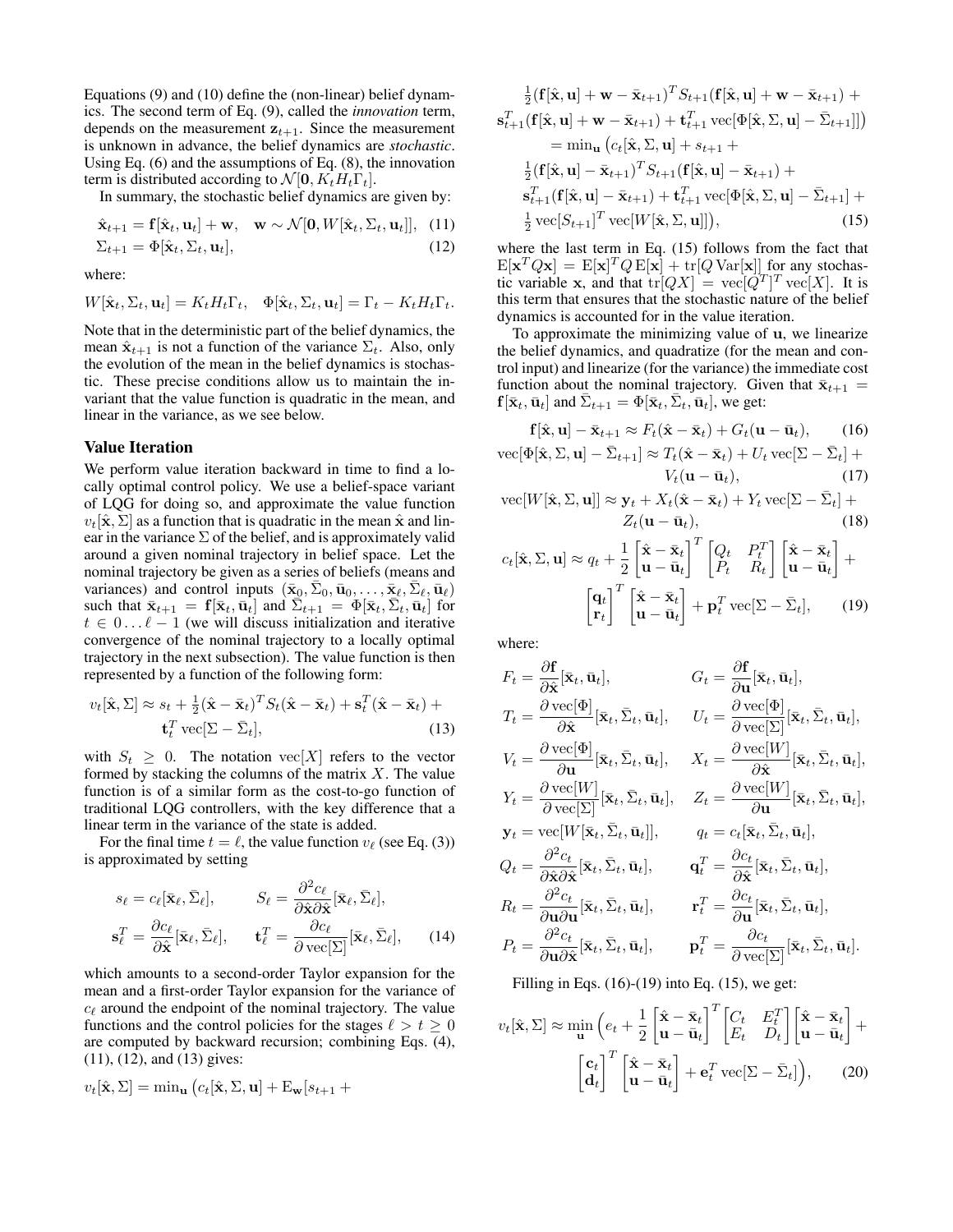where:

$$
C_t = Q_t + F_t^T S_{t+1} F_t, \quad D_t = R_t + G_t^T S_{t+1} G_t,
$$
  
\n
$$
E_t = P_t + G_t^T S_{t+1} F_t, \quad e_t = q_t + s_{t+1} + \frac{1}{2} \text{vec}[S_{t+1}]^T \mathbf{y}_t,
$$
  
\n
$$
\mathbf{c}_t^T = \mathbf{q}_t^T + \mathbf{s}_{t+1}^T F_t + \mathbf{t}_{t+1}^T T_t + \frac{1}{2} \text{vec}[S_{t+1}]^T X_t,
$$
  
\n
$$
\mathbf{d}_t^T = \mathbf{r}_t^T + \mathbf{s}_{t+1}^T G_t + \mathbf{t}_{t+1}^T V_t + \frac{1}{2} \text{vec}[S_{t+1}]^T Z_t,
$$
  
\n
$$
\mathbf{e}_t^T = \mathbf{p}_t^T + \mathbf{t}_{t+1}^T U_t + \frac{1}{2} \text{vec}[S_{t+1}]^T Y_t.
$$
\n(21)

The minimizing u is then found by taking the derivative with respect to u and equating to 0. This gives the solution:

$$
\mathbf{u} = L_t(\hat{\mathbf{x}} - \bar{\mathbf{x}}_t) + \mathbf{l}_t + \bar{\mathbf{u}}_t \tag{22}
$$

(where  $L_t = -D_t^{-1}E_t$  and  $\mathbf{l}_t = -D_t^{-1}\mathbf{d}_t$ ), which defines the control policy  $\mathbf{u} = \pi_t[\hat{\mathbf{x}}, \Sigma]$  for stage t.

Filling Eq. (22) back into Eq. (20) and collecting terms gives the value function  $v_t[\hat{\mathbf{x}}, \Sigma]$  in the form of Eq. (13):

$$
s_t = e_t + \frac{1}{2} \mathbf{d}_t^T \mathbf{l}_t, \qquad S_t = C_t + L_t^T E_t,
$$
  
\n
$$
\mathbf{s}_t^T = \mathbf{c}_t^T + \mathbf{l}_t^T E_t, \qquad \mathbf{t}_t^T = \mathbf{e}_t^T.
$$
 (23)

This recursion then continues by computing the control policy and value function for stage  $t - 1$ .

#### Iteration to a Locally-Optimal Control Policy

The above value iteration gives a control policy that is valid in the vicinity of the given nominal trajectory. To let the control policy converge to a local optimum, we iteratively update the nominal trajectory using the most recent control policy (Todorov and Li 2005; Jacobson and Mayne 1970). Given the initial belief  $\hat{\mathbf{x}}_0$ ,  $\Sigma_0$ , and an initial nominal trajectory  $(\bar{\mathbf{x}}^{(0)}_0, \bar{\Sigma}^{(0)}_0, \bar{\mathbf{u}}^{(0)}_0, \ldots, \bar{\mathbf{x}}^{(0)}_\ell$  $_{\ell}^{(0)}, \bar{\Sigma}_{\ell}^{(0)}$  $_{\ell}^{\left(0\right)},\bar{\mathbf{u}}_{\ell}^{\left(0\right)}$  $\bar{\mathbf{x}}_0^{(0)}$  such that  $\bar{\mathbf{x}}_0^{(0)} =$  $\hat{\mathbf{x}}_0$ ,  $\bar{\Sigma}_0^{(0)}$  =  $\Sigma_0$ , and  $\bar{\mathbf{x}}_{t+1}^{(0)}$  =  $\mathbf{f}[\bar{\mathbf{x}}_t^{(0)}, \bar{\mathbf{u}}_t^{(0)}]$  and  $\bar{\Sigma}_{t+1}^{(0)}$  =  $\Phi[\bar{\mathbf{x}}_t^{(0)}, \bar{\Sigma}_t^{(0)}, \bar{\mathbf{u}}_t^{(0)}]$  for  $0 \le t < \ell$ , we proceed as follows.

Given the nominal trajectory of the  $i-1$ 'th iteration (starting with  $i = 1$ , we find the control policy, i.e. the matrices  $L_t$  and vectors  $l_t$ , using the value iteration procedure described above. We then compute the nominal trajectory  $(\bar{\mathbf{x}}_0^{(i)}, \bar{\Sigma}_0^{(i)}, \bar{\mathbf{u}}_0^{(i)}, \dots, \bar{\mathbf{x}}_\ell^{(i)})$  $_{\ell}^{(i)}, \bar{\Sigma}_{\ell}^{(i)}$  $_{\ell}^{(i)},\bar{\mathbf{u}}_{\ell}^{(i)}$  $\binom{v}{\ell}$  of the *i*'th iteration by setting  $\bar{\mathbf{x}}_0^{(i)} = \hat{\mathbf{x}}_0$  and  $\bar{\Sigma}_0^{(i)} = \Sigma_0$  and forward integrating the deterministic belief dynamics (for  $0 \le t < l$ ) using the computed control policy:

$$
\bar{\mathbf{u}}_t^{(i)} = L_t(\bar{\mathbf{x}}_t^{(i)} - \bar{\mathbf{x}}_t^{(i-1)}) + \mathbf{l}_t + \bar{\mathbf{u}}_t^{(i-1)},
$$
\n
$$
\bar{\mathbf{x}}_{t+1}^{(i)} = \mathbf{f}[\bar{\mathbf{x}}_t^{(i)}, \bar{\mathbf{u}}_t^{(i)}], \quad \bar{\Sigma}_{t+1}^{(i)} = \Phi[\bar{\mathbf{x}}_t^{(i)}, \bar{\Sigma}_t^{(i)}, \bar{\mathbf{u}}_t^{(i)}]. \quad (24)
$$

We then recompute the control policy, and reiterate. This lets the control policy converge to a local optimum (Liao and Shoemaker 1991).<sup>1</sup> We note that upon convergence the vectors  $l_t$  have become 0, so the ultimate result of the algorithm is a nominal trajectory and a linear control policy of the form  $\mathbf{u}_t = \pi_t[\hat{\mathbf{x}}_t] = L_t(\hat{\mathbf{x}}_t - \bar{\mathbf{x}}_t) + \bar{\mathbf{u}}_t.$ 

#### Time and Space Complexity Analysis

Let us analyze the running time of our algorithm. The dimension of the state is  $n$ , hence the size of its variance is  $n^2$ , and we assume that the dimensions of the control input u and the measurement z are  $O[n]$ . Further, we assume that the functions f and h can be evaluated in  $O[n^2]$  time (this is the case if they were linear), that the functions  $M$  and  $N$ can be evaluated in  $O[n^3]$  time (this is the case if they were linear), and that the immediate cost functions  $c_t$  can be evaluated in  $O[n^2]$  time (this is the case if they were quadratic in the mean and control input, and linear in the variance).

As a result, the functions  $\Phi$  and W each take  $O[n^3]$  time to evaluate: they both involve performing a step of the extended Kalman filter, in which the Jacobians  $A_t$  and  $H_t$  are computed. Using numerical differentiation, this takes  $O[n^3]$ time. The EKF further involves a constant number of multiplications and inversions of matrices of dimension  $O[n \times n]$ , which can also be done in  $O[n^3]$  time.

In each step of the value iteration, the belief dynamics are linearized and the immediate cost function is quadratized for the mean and the control input, and linearized for the variance, which involves computing the Hessian and Jacobian matrices of Eqs. (16)-(19). Using numerical differentiation, the matrices  $\hat{F}_t$  and  $G_t$  can be computed in  $O[n^3]$  time and  $T_t$ ,  $V_t$ ,  $X_t$ ,  $Z_t$ ,  $Q_t$ ,  $R_t$ , and  $P_t$  can be computed in  $O[n^4]$ time. Computing the matrices  $U_t$  and  $Y_t$  using numerical differentiation would take  $O[n^5]$  time, but it turns out that for each of the  $n^2$  columns of  $U_t$  and  $Y_t$  we can find an analytic expression that takes  $O[n^2]$  to evaluate. So also  $U_t$ and  $Y_t$  take  $O[n^4]$  time to compute. The vectors  $y_t$ ,  $q_t$ , and  $r_t$  are computed in  $O[n^3]$  time, and  $p_t$  takes  $O[n^4]$  time to compute. Lastly, the scalar  $q_t$  is computed in  $O[n^2]$  time.

Other computations in each step of the value iteration are a constant number of multiplications and inversions of matrices. The most costly operations are the multiplications of an  $n^2 \times n^2$  matrix  $(U_t$  and  $Y_t$ ) with a vector of dimension  $n^2$  ( $\mathbf{t}_{t+1}$  and  $\text{vec}[S_{t+1}]$ , respectively) in Eq. (21). This takes  $O[n<sup>4</sup>]$  time. All other matrix multiplications and inversions can be computed in at most  $O[n^3]$  time. Hence, the total running time for a single step of the value iteration takes  $O[n^4]$ time. A complete cycle of value iteration takes  $\ell$  steps ( $\ell$ being the time horizon), bringing the complexity to  $O[\ell n^4]$ . The number of value-iteration cycles needed to obtain convergence cannot be expressed in terms of n or  $\ell$ .

In the exposition of our algorithm, all matrices and vectors that appear are of size at most  $O[n^2]$ , except for the matrices  $T_t$ ,  $V_t$ ,  $X_t$ , and  $Z_t$ , which are of dimension  $O[n^2 \times n]$ (hence size  $O[n^3]$ ), and the matrices  $U_t$  and  $Y_t$ , which are of dimension  $n^2 \times n^2$  (hence size  $O[n^4]$ ). Since these matrices are multiplied by a vector in all computations where they appear, and since they are computed column by column (each of  $O[n^2]$  size), we never need to store them in memory in their entirety, but only a column at a time. Hence, the total storage requirement of our algorithm is  $O[n^2]$  per step of the value iteration, and  $O[\ln^2]$  in total, since all matrices  $L_t$  and  $\bar{\Sigma}_t$  (for  $0 \le t < \ell$ ) are stored in memory. We further note that in our implementation we exploit the symmetry of the matrices  $S$ ,  $\Sigma$ ,  $\Phi$ , and W to reduce the running time and storage requirements by a constant factor.

<sup>&</sup>lt;sup>1</sup>To ensure that the iteration in fact converges to a locallyoptimal control policy, the algorithm is augmented with *line search* such that a new nominal trajectory is only accepted if it has a lower expected cost than the current nominal trajectory.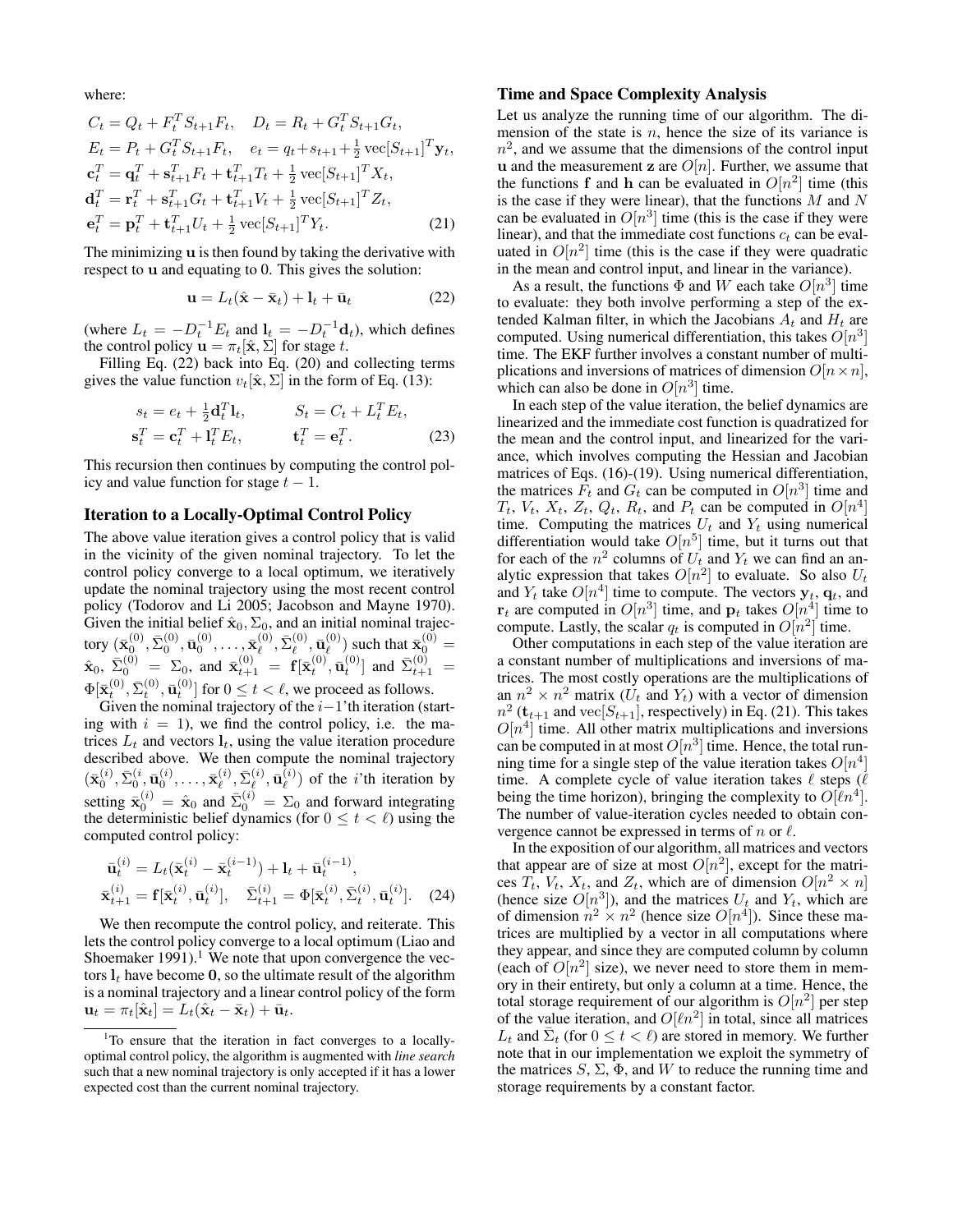## 4 State Constraints and Obstacles

We presented our approach above for general immediate cost functions  $c_{\ell}[\hat{\mathbf{x}}, \Sigma]$  and  $c_{t}[\hat{\mathbf{x}}, \Sigma, \mathbf{u}]$  (with the requirements of Eq. (7)). In typical LQG-style cost functions, the existence of constraints on the state (e.g. due to obstacles in the environment) is not incorporated. To consider constraints and maximize the probability of satisfying them, we incorporate constraints into the cost functions as follows.

Let  $\mathbb{F} \subset \mathbb{X}$  be the valid region of the state space defining the constraints on the state. Given a belief  $\hat{\mathbf{x}}$ ,  $\Sigma$ , the probability of satisfying the constraints, is given by the integral over F of the probability-density function of  $\mathcal{N}[\hat{\mathbf{x}}, \Sigma]$ . We approximate this probability as follows. First, we choose a maximal convex region in  $F$  around the current belief, resulting in a set of linear constraints  $\{a_i^T x < b_i\}$ . The probability that constraint  $i$  is satisfied is given by:

$$
p[\mathbf{a}_i^T \mathbf{x} < b_i] = \text{cdf}[(b_i - \mathbf{a}_i^T \hat{\mathbf{x}}) / \sqrt{\mathbf{a}_i^T \Sigma \mathbf{a}_i}],\tag{25}
$$

where cdf :  $\mathbb{R} \to \mathbb{R}$  denotes the cumulative density function of the standard Gaussian distribution  $\mathcal{N}[0, 1]$ . The probability that all constraints are satisfied is approximated by:

$$
p[\forall_i : \mathbf{a}_i^T \mathbf{x} < b_i] \approx \prod_i \text{cdf}[(b_i - \mathbf{a}_i^T \hat{\mathbf{x}}) / \sqrt{\mathbf{a}_i^T \Sigma \mathbf{a}_i}], \quad (26)
$$

and this number should be *maximized*. To fit this objective within the minimizing and additive nature of the POMDP objective function, we note that maximizing a product is equivalent to minimizing the sum of the negative logarithms of the factors. Therefore, we add to  $c_t[\hat{\mathbf{x}}, \Sigma, \mathbf{u}]$  the term

$$
f[\hat{\mathbf{x}}, \Sigma] = -\sum_{i} \log[\text{cdf}[(b_i - \mathbf{a}_i^T \hat{\mathbf{x}}) / \sqrt{\mathbf{a}_i^T \Sigma \mathbf{a}_i}]] \quad (27)
$$

to account for the probability of violating constraints. We note that  $\frac{\partial^2 f}{\partial \hat{\mathbf{x}} \partial \hat{\mathbf{x}}} \geq 0$ , as is required by Eq. (7).

#### 5 Results

We evaluate our approach in simulation in robot navigation scenarios involving continuous state, action, and observation spaces with stochastic dynamics and observation models with state and control-dependent noise and spatially-varying sensing capabilities. We consider two scenarios: (i)  $n-D$ point robot with linear dynamics that uses beacon-based localization, and (ii) a 4-D under-actuated car-like robot with second-order dynamics navigating in a 2-D environment. The method was implemented in C++ and evaluated on a 3.33 Ghz Intel<sup>®</sup> i7<sup>™</sup> PC.

In the following experiments, we define the cost functions in Eq.  $(2)$  to be:

$$
c_{\ell}[\hat{\mathbf{x}}_{\ell}, \Sigma_{\ell}] = \hat{\mathbf{x}}_{\ell}^T Q_{\ell} \hat{\mathbf{x}}_{\ell} + \text{tr}[Q_{\ell} \Sigma_{\ell}], \qquad (28)
$$

$$
c_t[\hat{\mathbf{x}}_t, \Sigma_t, \mathbf{u}_t] = \mathbf{u}_t^T R_t \mathbf{u}_t + \text{tr}[Q_t \Sigma_t] + f[\hat{\mathbf{x}}_t, \Sigma_t], \quad (29)
$$

for given  $Q_t \geq 0$  and  $R_t > 0$ . The term  $\hat{\mathbf{x}}_l^T Q_\ell \hat{\mathbf{x}}_\ell +$  $tr[Q_\ell \Sigma_\ell] = \mathbb{E}[\mathbf{x}_\ell^T Q_\ell \mathbf{x}_\ell]$  encodes the final cost of arriving at the goal,  $\mathbf{u}_t^T R_t \mathbf{u}_t$  penalizes the control effort along the trajectory,  $tr[Q_t \Sigma_t]$  penalizes the uncertainty in the state, and  $f[\hat{\mathbf{x}}_t, \Sigma_t]$  encodes the state constraint/obstacle cost (if applicable).



Figure 1:  $n-D$  point robot navigating to the origin (shown in green) in a unit hypercube with beacon-based localization (beacon shown in blue). (a) 1-D scenario where the beacon and initial state of the robot are on either side of the goal. The variance is indicated by the error bars. The robot goes to the beacon before backtracking to the goal. (b) 2-D scenario, and (c) 3-D scenario, where the robot localizes itself at the beacon before reaching the goal with significantly reduced uncertainty (variance indicated using error ellipsoids).

#### n-D Point Robot With Beacon-Based Localization

To evaluate the scalability of our approach, we consider a point robot with linear dynamics navigating in an  $n$ -D unit hypercube centered at the origin, using beacon-based localization. This gives the following stochastic dynamics model:

$$
\mathbf{x}_{t+1} = \mathbf{f}[\mathbf{x}_t, \mathbf{u}_t] + \mathbf{m} = \mathbf{x}_t + \tau \mathbf{u}_t + \mathbf{m}, \qquad (30)
$$

where  $\mathbf{x}_t \in \mathbb{R}^n$  is the robot's position,  $\mathbf{u}_t \in \mathbb{R}^n$  is the robot's velocity,  $\tau$  is the time step, and the noise  $\mathbf{m} \sim \mathcal{N}[\mathbf{0}, M[\mathbf{u}_t]]$ is scaled proportional to the control input  $\mathbf{u}_t$ .

We consider a partially-observable scenario where the robot localizes itself using signal measurements from a beacon placed in the environment at location  $\check{x}$ . The signal strength decays quadratically with the distance to the beacon  $||\mathbf{x} - \check{\mathbf{x}}||_2$  due to the decreased signal-to-noise ratio. For the purposes of constructing an observation model that scales to arbitrarily high dimensions, we also scale the signal strength by a normalization factor to preserve scaling of the Euclidean norm  $(|| \cdot ||_2)$  as the dimension of the state space increases. We chose the normalization factor to be  $\sqrt{ }$  $\sqrt{n}$ , which is the length of the longest diagonal of a n-D unit hypercube. This gives us the following non-linear observation model:

$$
\mathbf{z}_t = \mathbf{h}[\mathbf{x}_t] + \mathbf{n} = (\sqrt{n})^2 / (1 + ||\mathbf{x}_t - \check{\mathbf{x}}||_2^2) + \mathbf{n}, \quad (31)
$$

where  $z_t \in \mathbb{R}$  consists of a signal strength reading from the beacon, and the observation noise  $\mathbf{n} \sim \mathcal{N}[\mathbf{0}, N]$  is considered constant.

In our experiments, the goal is placed at the origin, the robot is initialized with a belief state that consists of a randomly sampled state within the unit hypercube and a variance of 0.1I. The location of the beacon is also chosen at random. We use control and state cost matrices of  $R_t = I$ ,  $Q_t = 10I$ , and  $Q_\ell = 10\ell I$  where  $\ell = 15$ . We initialize the method with a straight line trajectory from the mean of initial belief to the goal. Due to high initial uncertainty in position, the optimal strategy for the robot is typically to move to the beacon for precise localization before moving the goal (Fig. 1(a), 1(b), and 1(c)).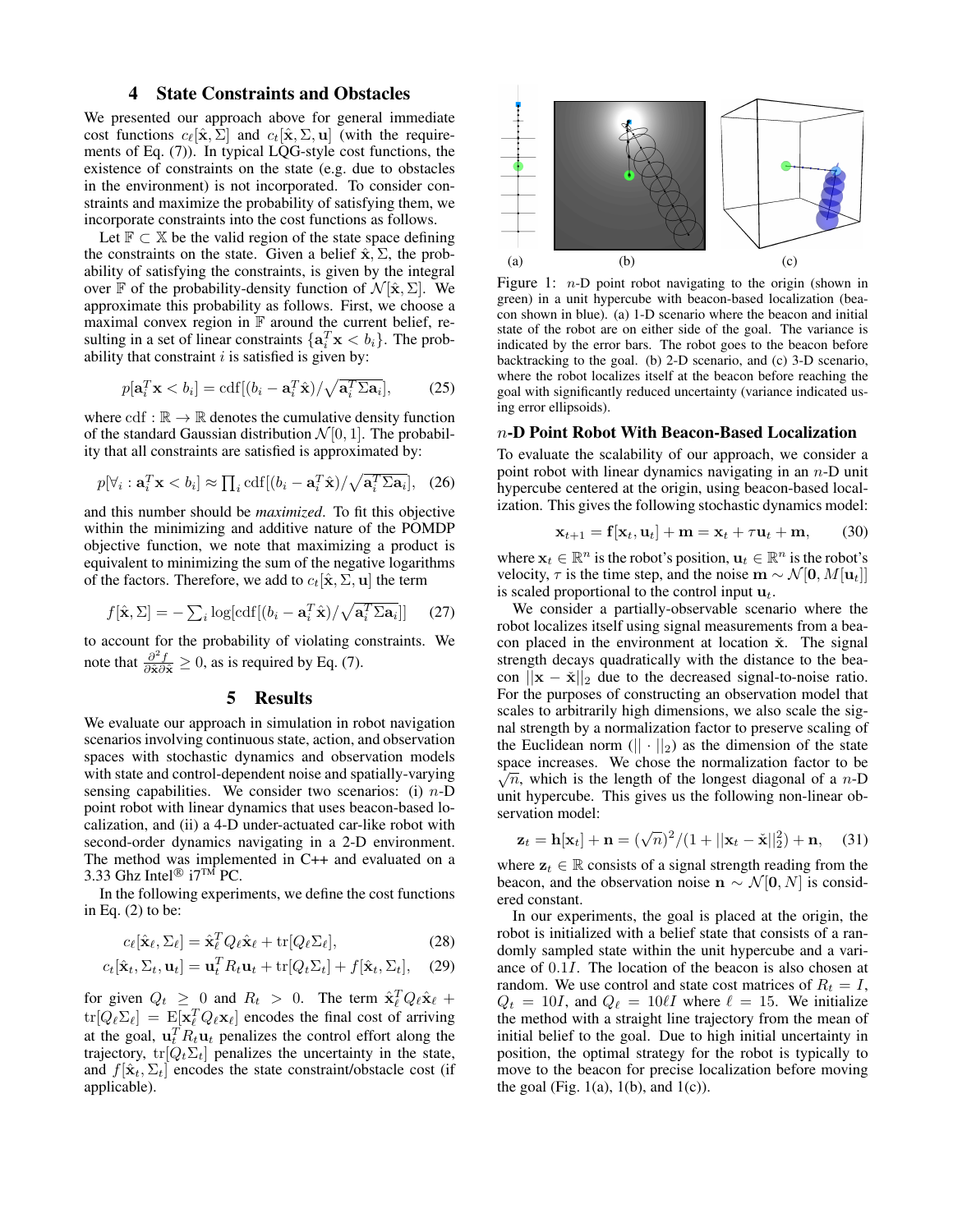

Figure 2: Variation in the average time per iteration (ms) versus the number of dimensions  $(1 - 128)$ . Our method (solid blue line) has lower computation times as compared to state of the art prior work based on DDP (van den Berg, Patil, and Alterovitz 2011) (dashed green line) and scales as the dimension increases, which enables us to solve considerably higher dimensional problems.

We evaluate the scalability of our approach with respect to the number of dimensions of the state. Fig. 2 shows the variation in the time required per iteration of our method as the dimension of the state space increases from 1 to 128, averaged over 100 trials per dimension. For each trial in each dimension, we randomly sampled the initial state of the robot and the beacon location within the unit hypercube. The growth in the average time per iteration (in milliseconds) is bound by the predicted  $\overline{O}[n^4]$  complexity. We also compare our method against a  $O[n^7]$  approach based on differential dynamic programming (DDP) (van den Berg, Patil, and Alterovitz 2011). The average time per iteration of our method is considerably lower and scales as the state space dimension increases as compared to prior work. Our approach is able to compute locally-optimal solutions in continuous spaces within minutes on commodity hardware for up to 128 dimensional spaces.

Table 1 provides more detail for some of the lowerdimensional experiments, and shows that the average number of iterations and total computation time increases as the dimensionality increases. It should be noted that even though the DDP based approach demonstrates quadratic convergence (Liao and Shoemaker 1991) and requires lesser number of iterations on average as compared to our approach, it does not scale well to higher dimensions.

|     | Our method $(O[n^4])$ |                     | $\overline{\mathrm{DDP}}(O[n^{\prime}])$ |                     |
|-----|-----------------------|---------------------|------------------------------------------|---------------------|
| Dim | Num                   | Total               | Num                                      | Total               |
|     | iterations            | time (ms)           | iterations                               | time (ms)           |
|     | $13 (\pm 4)$          | 9 (± 3)             | $7 (\pm 2)$                              | $28 (\pm 9)$        |
| 2   | $31 (\pm 8)$          | $40 (\pm 11)$       | $18 (\pm 6)$                             | $203 (\pm 72)$      |
| 4   | $\sqrt{48 (\pm 15)}$  | $146 (\pm 44)$      | $20 (\pm 11)$                            | $817 (\pm 419)$     |
| 8   | $\sqrt{60} (\pm 14)$  | $575 (\pm 132)$     | $\sqrt{25} (\pm 8)$                      | 9.4e3 $(\pm 2.3e3)$ |
| 16  | 72 ( $\pm$ 13)        | $3.7e3 (\pm 640)$   | $\sqrt{29 (\pm 12)}$                     | 1.8e5 $(\pm 7.5e4)$ |
| 32  | $88 (\pm 19)$         | $2.9e4 (\pm 6.2e3)$ | No solution found                        |                     |

Table 1: Comparison of our method with prior work over 100 trials. Standard deviations provided in parentheses.

#### 4-D Under-Actuated Car-Like Robot

We consider the case of a non-holonomic car-like robot navigating in a partially-observable 2-D environment with obstacles. The state  $\mathbf{x} = (x, y, \theta, v) \in \mathbb{R}^4$  of the robot consists of its position  $(x, y)$ , its orientation  $\theta$ , and speed v. The control input vector  $\mathbf{u} = (a, \phi)$  consists of an acceleration a and the steering wheel angle  $\phi$ . This gives the following



Figure 3: Under-actuated car-like robot navigating to the goal (shown in green) in a partially-observable environment with beacon-based localization (beacons shown in blue). (a) Naïve collision-free trajectory computed using an uncertainty-unaware planner accumulates considerable uncertainty during execution in the narrow passage. (b) The locally-optimal solution guides the robot to both beacons before it arrives at the goal through the narrow passage with considerably reduced uncertainty.

stochastic non-linear dynamics model:

$$
\mathbf{x}_{t+1} = \mathbf{f}[\mathbf{x}_t, \mathbf{u}_t] + \mathbf{m} = \begin{bmatrix} x_t + \tau v_t \cos \theta_t \\ y_t + \tau v_t \sin \theta_t \\ \theta_t + \tau v_t \tan[\phi_t]/d \\ v_t + \tau a_t \end{bmatrix} + \mathbf{m}, \tag{32}
$$

where  $\tau$  is the time step, d is the length of the car-like robot, and  $\mathbf{m} \sim \mathcal{N}[\mathbf{0}, M[\mathbf{u}_t]]$  scales the noise proportional to the control input  $\mathbf{u}_t$ . The measurement vector  $\mathbf{z}_t \in \mathbb{R}^3$  consists of two signal measurements from two beacons placed in the environment (similar to the beacon considered above) and speed measurement from a speedometer:

$$
\mathbf{z}_t = \mathbf{h}[\mathbf{x}_t] + \mathbf{n} = \begin{bmatrix} 1/(1+||\mathbf{x}_t - \check{\mathbf{x}}_1||_2^2) \\ 1/(1+||\mathbf{x}_t - \check{\mathbf{x}}_2||_2^2) \\ v_t \end{bmatrix} + \mathbf{n}, \quad (33)
$$

with constant measurement noise variance  $\mathbf{n} \sim \mathcal{N}[\mathbf{0}, N]$ .

Our method takes as input a collision-free trajectory to the goal computed using a RRT planner (LaValle and Kuffner 2001), which only generates a path and does not consider uncertainty. If the robot were to follow this input trajectory in an open-loop fashion, noisy actuation would likely result it collision with an obstacle before reaching the goal (Fig. 3(a)). Our method improves the input trajectory to compute a locally-optimal trajectory and a corresponding control policy that safely guides the robot to the goal (Fig. 3(b)). Notice how the optimal trajectory visits both beacons for reliable localization. The nominal trajectory traverses the narrow passage along the medial axis and the remainder of the nominal trajectory is revised to stay away from the boundaries of the environment, to minimize likelihood of colliding with obstacles. It took 4.84 seconds to converge to the locally-optimal solution over 52 iterations.

## 6 Conclusion and Future Work

We presented a highly efficient algorithm for solving continuous POMDPs in which beliefs can be modeled using Gaussian distributions over the state space. Our approach performs approximate value iteration over the belief space with a running time that is only  $O[n^4]$  in the dimension n of the state space, which we showed enables solving problems with state spaces of up to 128 dimensions. Further, our approach